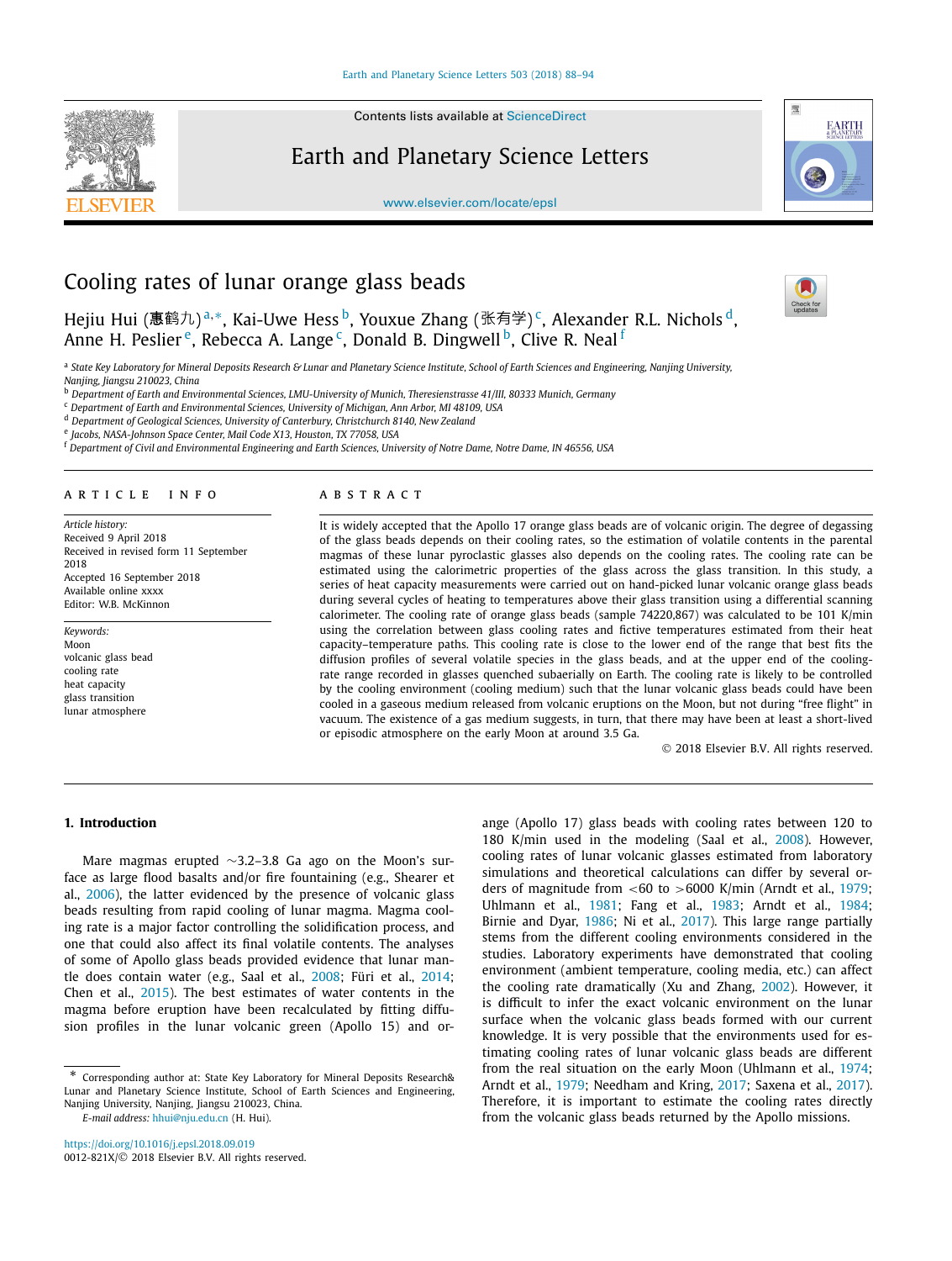<span id="page-1-0"></span>The cooling rates of glasses can be inferred from their heat capacity  $(C_p)$  curves measured during heating (e.g., Moynihan et al., [1976\)](#page-6-0). This method does not require the knowledge of the environment in which the glass formed. The formation of glass via cooling from a silicate melt occurs at the glass transition, across which the structure of the melt is frozen into that of the glass. The glass transition is a kinetic process and the glass transition temperature depends on the cooling rate (Dingwell and Webb, [1990\)](#page-6-0). The glass records the kinetics of the glass transition during cooling and this can be used to infer the cooling rate of the melt across the glass transition. The enthalpy relaxation geospeedometer, involving measuring the heat capacity as a function of temperature (when the quenched glass is heated in a differential scanning calorimeter to a temperature above its glass transition), is often used to determine the glass cooling rate (Wilding et al., [1995\)](#page-6-0). Uhlmann et al. [\(1974\)](#page-6-0) carried out heat capacity measurements on Apollo 17 orange glass beads and determined their cooling rate to be *>*320 K/min. However, each heat capacity curve in the glass transition interval (∼890–980 K) was modeled with only 10 data points obtained from calorimeter during heating (Uhlmann et al., [1974\)](#page-6-0). Now, in a state-of-the-art differential scanning calorimeter, heat capacities can be continuously measured. Furthermore, no quantitative method was applied to calculate the cooling rate of orange glass beads, and thus the previously measured cooling rate of *>*320 K/min was only semi-quantitative at best (Uhlmann et al., [1974\)](#page-6-0).

The enthalpy relaxation geospeedometer has been widely used to calculate the cooling rates of natural silicate glasses that formed in different terrestrial environments, such as submarine (Wilding et al., [2000;](#page-6-0) Potuzak et al., [2008;](#page-6-0) Nichols et al., [2009\)](#page-6-0), subglacial (Wilding et al., [2004\)](#page-6-0), subaerial (Wilding et al., [1995,](#page-6-0) [1996a;](#page-6-0) Gottsmann and Dingwell, [2001,](#page-6-0) [2002\)](#page-6-0), and even during impact events (Wilding et al., [1996b\)](#page-6-0). The cooling rates of these natural glasses vary from  $\sim$ 10<sup>-3</sup> up to 10<sup>7</sup> K/min (Gottsmann and Ding-well, [2002;](#page-6-0) Potuzak et al., [2008\)](#page-6-0). Two methods have been developed to infer glass cooling rates from the heat capacity curves determined during heating using a differential scanning calorimeter: The Tool–Narayanaswamy enthalpy relaxation (T–N) geospeedometer (e.g., Tool, [1946;](#page-6-0) Narayanaswamy, [1971,](#page-6-0) [1988;](#page-6-0) DeBolt et al., [1976;](#page-6-0) Wilding et al., [1995\)](#page-6-0), and the combined Moynihan–Yue areamatching approach (e.g., Moynihan et al., [1976;](#page-6-0) Yue et al., [2002;](#page-6-0) Potuzak et al., [2008;](#page-6-0) Nichols et al., [2009\)](#page-6-0). The latter method can be applied to glass that cooled at any rate, but the T–N geospeedometer may be unable to fit heating  $C_p$  curves of rapidly quenched glasses (e.g., Potuzak et al., [2008;](#page-6-0) Nichols et al., [2009\)](#page-6-0).

In this study, we report heat capacity measurements on the Apollo 17 orange glass beads. The results will be used to estimate the cooling rate of glass beads using the combined Moynihan– Yue area-matching approach (e.g., Moynihan et al., [1976\)](#page-6-0). The calculated cooling rate of the glass beads is a key parameter in estimating the initial water contents of the glass-forming melts prior to eruption based on water concentration profiles in glass beads (Saal et al., [2008\)](#page-6-0), which has an influence over the lunar mantle melting temperature, magma crystallization temperature and the style of volcanic eruption. Furthermore, the data can allow us to make some inferences about the lunar surface environment during the volcanic eruptions and to understand postdepositional processes such as welding, vesiculation, degassing and crystallization, which are in large part controlled by the thermal evolution of the glass within the volcanic deposit. Finally, the atmospheric conditions on the early Moon may have been influenced by volcanic eruptions (e.g., Needham and Kring, [2017;](#page-6-0) Neal, [2017\)](#page-6-0) and our results have implications for the lunar atmosphere at the time of volcanic eruption.

#### **Table 1**

| Chemical compositions of different groups of the Apollo 15 green glass beads |  |  |  |  |  |
|------------------------------------------------------------------------------|--|--|--|--|--|
| $(15421)$ and the Apollo 17 orange glass beads $(74220)$ .                   |  |  |  |  |  |

| Green A | Green B | Green C | Green D | Green E | 74220 |
|---------|---------|---------|---------|---------|-------|
| 45.5    | 46.0    | 48.0    | 45.1    | 45.2    | 38.5  |
| 0.38    | 0.40    | 0.26    | 0.41    | 0.43    | 9.12  |
| 7.75    | 7.92    | 7.74    | 7.43    | 7.4     | 5.8   |
| 19.7    | 19.1    | 16.5    | 20.3    | 19.8    | 22.9  |
| 0.22    | n.a.    | 0.19    | 0.22    | 0.22    | n.a.  |
| 17.2    | 17.2    | 18.2    | 17.6    | 18.3    | 14.9  |
| 8.65    | 8.75    | 8.57    | 8.43    | 8.15    | 7.40  |
| n.d.    | n.d.    | n.d.    | n.d.    | n.d.    | 0.4   |
| n.d.    | n.d.    | n.d.    | n.d.    | n.d.    | n.d.  |
| 0.56    | 0.55    | 0.57    | 0.55    | 0.54    | 0.69  |
| 99.96   | 99.92   | 100.03  | 100.04  | 100.08  | 99.68 |
|         |         |         |         |         |       |

 $n.a.$  = not analyzed; n.d. = not detected. The compositions starting with "Green" are for different groups of the Apollo 15 green glass beads. The data presented here were compiled by Delano [\(1986\)](#page-6-0).

#### **2. Lunar volcanic glass beads**

Lunar volcanic glass beads from Apollo 17 orange soil sample 74220,867 were used in this study. Various scenarios have been proposed to explain the formation of these glass beads (Roedder and Weiblen, [1973;](#page-6-0) Heiken et al., [1974;](#page-6-0) Meyer et al., [1975\)](#page-6-0). The surfaces of the glass beads are coated by thin films composed of Zn, Ga, Pb, Cu, Tl, S, F, Cl, and other volatile elements (Meyer et al., [1975\)](#page-6-0). It has been proposed that these elements were condensed as a sublimate on the bead surfaces during lava fountain eruptions (e.g., Meyer et al., [1975;](#page-6-0) Heiken and McKay, [1977;](#page-6-0) Reed et al., [1977;](#page-6-0) Clanton et al., [1978\)](#page-6-0). This suggests that the Apollo 17 orange glass beads were produced by gas-charged fire fountain volcanic eruptions (Heiken et al., [1974;](#page-6-0) Meyer et al., [1975;](#page-6-0) Delano, [1986;](#page-6-0) Rutherford and Papale, [2009\)](#page-6-0). A brief summary of sample characterization of 74220, from which sample 74220,867 was separated, is presented here.

Orange soil 74220, collected from the rim of Shorty Crater in the Taurus–Littrow region during the Apollo 17 mission, contains mainly orange glass spherules ranging from *<*1 μm to ∼1 mm and broken fragments of the spherules, with minor amounts of basalt fragments (Heiken et al., [1974\)](#page-6-0). Some of the orange glass beads are partially crystallized. The chemical compositions of the 74220 orange glass beads are homogeneous (Table 1, Heiken et al., [1974;](#page-6-0) Delano, [1986\)](#page-6-0), as are their textures (Heiken et al., [1974\)](#page-6-0). Compared with the Apollo 15 green glass beads, the 74220 orange glass beads have higher TiO<sub>2</sub> and FeO contents, but lower SiO<sub>2</sub>, Al<sub>2</sub>O<sub>3</sub>, MgO, and CaO contents (Table 1; Delano,  $1986$ ). The  $40Ar-39Ar$  age has been measured on five single orange glass beads from soil 74220, which gave a preferred age of  $3.60 \pm 0.04$  Ga for their formation (Huneke, [1978\)](#page-6-0). This is at the lower end of  $87Rb-87Sr$  age range of 3.64–3.84 Ga measured in the Apollo 17 mare basalts (Nyquist, [1977\)](#page-6-0). However, it is older than the <sup>207</sup>Pb<sup>-206</sup>Pb age of 3.48  $\pm$ 0*.*03 Ga for 74220 (Tera and Wasserburg, [1976\)](#page-6-0). The ages of orange glass beads are within error of the Apollo 15 green glass beads, which also resulted from lava fountain eruption (e.g., Chou et al., [1975;](#page-6-0) Heiken et al., [1974\)](#page-6-0). A  $^{207}$ Pb– $^{206}$ Pb age for the interior of the green glass beads is 3.41  $\pm$  0.33 Ga (Tatsumoto et al., [1987\)](#page-6-0), and  $40$ Ar– $39$ Ar ages for the Groups A and D green glass beads are  $3.41 \pm 0.12$  Ga and  $3.35 \pm 0.18$  Ga respectively (Spangler et al., [1984\)](#page-6-0).

#### **3. Heat capacity measurements**

Samples of the lunar soil 74220,867 were immersed in ethanol and individual intact and broken transparent glass beads were hand-picked under a binocular microscope. The selected grains are typically larger than 40 μm as these could be handled with tweezers. Consequently, the coarse fraction of the glass grains is overrep-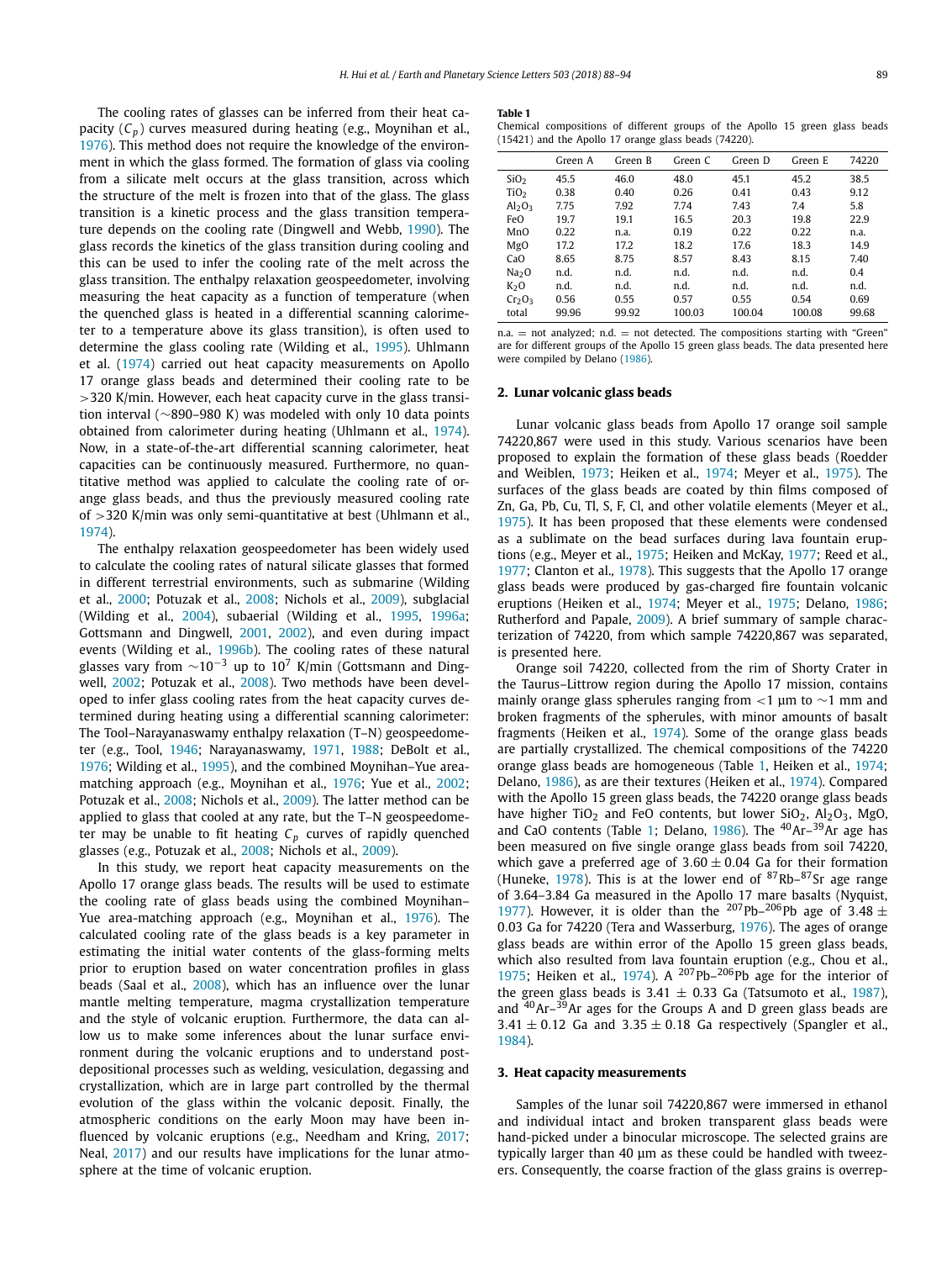<span id="page-2-0"></span>

**Fig. 1.** Series of heat capacity  $(C_p)$  curves measured in the DSC during heating of the 74220,867 lunar orange glass beads. The curves are shifted vertically for clarity. Following the experimental sequence, the curves  $C_{p1-5}$  refer to: (1) initial reheating at 10 K/min of the raw glass beads cooled on the Moon's surface  $(C_{p1})$ , (2) reheating at 10 K/min of glass cooled at 10 K/min (*C <sup>p</sup>*2), (3) reheating at 30 K/min of glass cooled at 30 K/min  $(C_{p3})$ , (4) reheating at 20 K/min of glass cooled at 20 K/min  $(C_{p4})$ , and (5) reheating at 10 K/min of glass cooled at 10 K/min  $(C_{p5})$ . The controlled cooling/reheating cycles (i.e., curves  $C_{p2-5}$ ) enable the cooling rate and the glass fictive temperature to be correlated (see text for details).

resented whereas the extremely fine ones are under-represented. The selected beads were cleaned using ethanol and dried at room temperature. The cleaned glass beads of the soil sample 74220,867 were carefully loaded into a Pt crucible for heat capacity measurements.

The specific heat capacities  $(C_p)$  of the 74220,867 orange glasses during heating and cooling were determined using a differential scanning calorimeter (Netzsch® 404C Pegasus DSC) in the Department of Earth and Environmental Sciences, LMU-University of Munich. The *Cp* measurements generally followed the procedure outlined by Potuzak et al. [\(2008\)](#page-6-0) and Nichols et al. [\(2009\)](#page-6-0). A complete  $C_p$  measurement for the sample consists of a baseline measurement (two empty Pt crucibles covered with Pt lids), sapphire standard measurement (one crucible containing the 27.77 mg sapphire standard and the other empty, both covered with Pt lids), and sample measurement (one crucible containing the sample and the other empty, both covered with Pt lids). The mass of the glass grains measured here was 27.81 mg for sample 74220,867, comparable to that of the sapphire standard. The crucible containing glass beads was placed on the DSC sample holder at room temperature. The DSC was fluxed using ultrapure argon with a constant flow rate of 25 ml/min to prevent oxidation of the samples during the heat capacity measurements. The glass beads were initially held at 313 K, and then heated at 10 K/min through the glass state and the glass transition, after which the samples underwent further cooling and heating scans at 30 K/min, 20 K/min, and 10 K/min, where the heating rate matched the preceding cooling rate. After DSC measurements, some glass beads were polished and their interior textures were examined using a petrographic microscope. No obvious crystallization was observed within the beads.

The *Cp* curves of lunar volcanic glass beads at different cooling/heating cycles were calculated using all of the heat flow data from the baseline, standard, and sample measurements, the masses of the standard and sample, and the known heat capacity curve of the sapphire standard from Archer [\(1993\)](#page-6-0). The errors of heat capacity are  $\pm 1\%$  for the glass, and  $\pm 3\%$  for the metastable liquid, respectively (Potuzak et al., [2008\)](#page-6-0). The *Cp* curves determined using the DSC during the initial heating of natural volcanic glass beads and subsequent heating after cooling at the same controlled rates are shown in Fig. 1. Note that the initial heating  $C_{p1}$  curve for natural glass beads corresponds to average heat capacities of many grains with different sizes, which might have cooled at dif-



**Fig. 2.** Determination of fictive temperature  $(T_f)$  for the heating  $C_p$  curves with known matching cooling and heating rates using the method of Moynihan et al. [\(1976\)](#page-6-0). This *Cp* curve was obtained during heating at 30 K/min, after cooling at the same rate for the 74220,867 lunar orange glass beads (curve  $C_{p3}$  in Fig. 1).  $T_1$ is defined as the temperature required for area A to equal area B. Area A is the left-hand side of Eq.  $(1)$ , and area B is the right-hand side. The portion of  $C_p$  curve for the glass state  $(C_{pg})$  was fit with Eq. [\(2\)](#page-3-0) shown as the dashed line. The dotted line represents equilibrium  $C_p$  in the liquid state ( $C_{peq}$ ).

ferent rates on the Moon's surface. The main peak is wider than usual (curve  $C_{p1}$ , Fig. 1), which is almost certainly due to the relaxation of first slowly cooled (e.g., larger) and then more rapidly cooled (e.g., smaller) glass beads. Another feature on the  $C_{p1}$  curve measured during initial heating of sample 74220,867 orange glass beads is the wide and irregular trough from 690 to 900 K (Fig. 1).

# **4. Determination of fictive temperatures and cooling rate of lunar orange glass beads**

The structural configuration of glass results from its thermal history, which can be deciphered using the enthalpy variation at the glass transition. Fictive temperature, a temperature at which the extrapolated enthalpy (or volume) of the glass intersects that of the liquid, is defined as the temperature at which the quenched structural state (configuration) of the glass would be the same as that of the liquid in metastable equilibrium (e.g., Tool, [1946;](#page-6-0) Dingwell and Webb, [1990;](#page-6-0) Ochs and Lange, [1997;](#page-6-0) Nichols et al., [2009\)](#page-6-0). The fictive temperature of the glass is correlated with the cooling rate during glass formation. Operationally, the fictive temperature of a quenched glass can be determined from the structural relaxation of the glass to a new equilibrium as it is reheated. The continuous scan of heat capacity at constant pressure  $(C_n)$ , the partial derivative of enthalpy, with respect to temperature can be used to study the relaxation process of enthalpy (e.g., Wilding et al., [1995\)](#page-6-0) and the fictive temperature can be calculated from the *Cp* curve determined using a DSC during reheating of the glass.

The Tool–Narayanaswamy (T–N) enthalpy relaxation geospeedometer (e.g., Tool, [1946;](#page-6-0) Narayanaswamy, [1971,](#page-6-0) [1988;](#page-6-0) Wilding et al., [1995\)](#page-6-0) has been widely used to calculate the cooling rates of volcanic glasses from heat capacity data (Wilding et al., [1995,](#page-6-0) [1996a,](#page-6-0) [2000,](#page-6-0) [2004;](#page-6-0) Gottsmann and Dingwell, [2001,](#page-6-0) [2002;](#page-6-0) Potuzak et al., [2008;](#page-6-0) Nichols et al., [2009\)](#page-6-0). However, the T–N geospeedometer method does not apply well to our data of the  $C_p$  curves on heating of sample 74220,867 for the following reasons. First, both the lack of a trough and the presence of a small peak above the heat capacity at the equilibrium state ( $C_{peq}$  in Fig. 2) in heating *Cp* curves of glass beads with known cooling rates (curves  $C_{p2-5}$  in Fig. 1) are difficult to reproduce on the same curve us-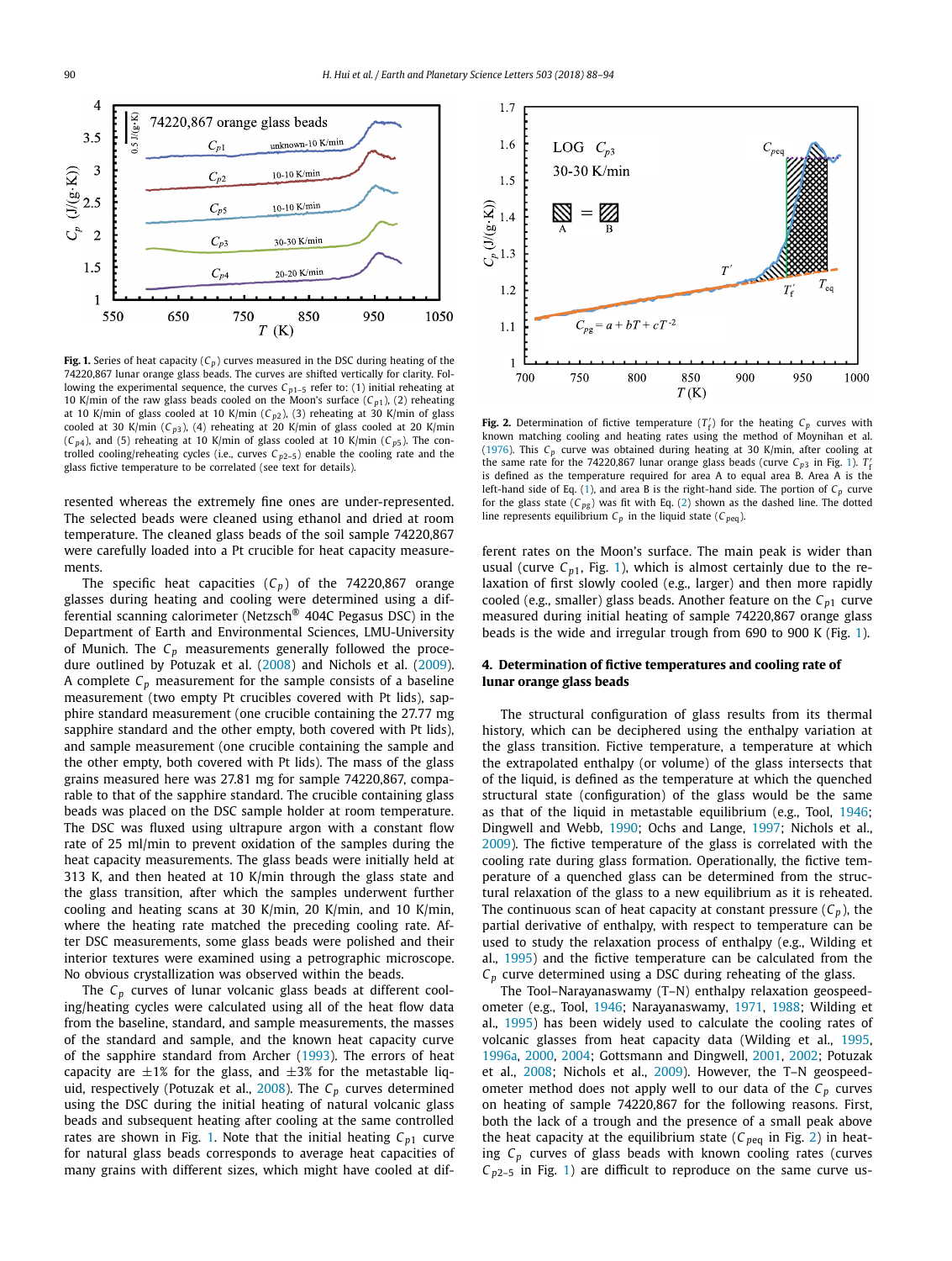<span id="page-3-0"></span>

**Fig. 3.** Determination of fictive temperature  $(T_f)$  for the initial heating  $C_p$  curve (curve  $C_{p1}$  in Fig. [1\)](#page-2-0) using a modified version of the method of Yue et al. [\(2002\)](#page-6-0). (a) Graphical illustration of  $\Delta H_{\text{tot}}$  of the 74220,867 lunar orange glass beads (the enthalpy stored in the glass during the natural quench on the Moon's surface) released during the initial heating, i.e., Eq.  $(4)$ . (b) The fictive temperature  $(T_f)$  is defined as the temperature required for area C to equal area D. Area C is the left-hand side of Eq. [\(6\)](#page-4-0), and area D is the right-hand side. Curve  $C_{p2g}$  is the Maier-Kelley curve fit for the glass state of curve  $C_{p2}$  with matched cooling and heating rates of 10 K/min (Fig. [1\)](#page-2-0).

ing the T–N geospeedometer (e.g., Gottsmann and Dingwell, [2002;](#page-6-0) Nichols et al., [2009\)](#page-6-0). Secondly, the  $C_p$  curve obtained during the initial heating of the naturally cooled glass beads (curve  $C_{p1}$  in Fig. 3a) contains a wide trough, and the peak at the glass transition is wider than usual, which are also difficult to model using the T–N geospeedometer.

An alternative method, the combined Moynihan–Yue areamatching approach (Moynihan et al., [1976;](#page-6-0) Yue et al., [2002\)](#page-6-0), has been used to determine the average fictive temperature following the procedure of Potuzak et al. [\(2008\)](#page-6-0) and Nichols et al. [\(2009\)](#page-6-0). We briefly describe this method here and apply it to the  $C_p$  curves of the 74220,867 orange volcanic glass beads measured during heating. For a complete description see Moynihan et al. [\(1976\)](#page-6-0), Yue et al. [\(2002\)](#page-6-0), Potuzak et al. [\(2008\)](#page-6-0), and Nichols et al. [\(2009\)](#page-6-0).

#### *4.1. Fictive temperature of lunar glass beads cooled at controlled rates*

Following the procedure described in Potuzak et al. [\(2008\)](#page-6-0) and Nichols et al. [\(2009\)](#page-6-0), a correlation between fictive temperature and cooling rate has to be established first to infer the cooling rate of the volcanic glass beads that formed on the Moon's surface. This was carried out using the  $C_p$  measured on heating the glass beads at a known rate after cooling at the same rate (curves  $C_{p2-5}$  in Fig. [1\)](#page-2-0). The equation to calculate the fictive temperature (Moynihan et al., [1976\)](#page-6-0), which can be typically used for the glass cooled at a relatively slow rate, is:

$$
\int_{T'}^{T_{\text{eq}}} (C_p - C_{pg}) dT = \int_{T'_f}^{T_{\text{eq}}} (C_{peq} - C_{pg}) dT, \tag{1}
$$

where  $C_{pg}$  is the heat capacity of the glass including the extrapolated part (dashed line in Fig. [2\)](#page-2-0), *T*eq is the temperature at which the melt reaches equilibrium,  $T'$  is the temperature at which  $C_p$ deviates from  $C_{pg}$  of the glass,  $T_f'$  is the fictive temperature,  $T$  is the temperature, and  $C_{peq}$  is the heat capacity at the equilibrium state, which is the same for all measurements (Fig. [2\)](#page-2-0). The heat capacity of the glass state, *C <sup>p</sup>*g, is calculated using the Maier–Kelley curve equation:

$$
C_{pg} = a + bT + cT^{-2},\tag{2}
$$

where *a*, *b*, and *c* are fitting parameters (Fig. [2\)](#page-2-0). These three constants can be obtained by fitting the almost linearly increasing  $C_p$ curve on the low temperature side of the peak. A graphic illus-tration of Eqs. (1) and (2) is shown in Fig. [2,](#page-2-0) and  $T'_f$  in Eq. (1) is graphically defined as the temperature required for area A (lefthand side of Eq. (1)) to equal area B (right-hand side of Eq. (1)). This can be performed for each heating  $C_p$  curve with known matching cooling and heating rates (curves  $C_{p2-5}$  in Fig. [1\)](#page-2-0). Therefore, a correlation between fictive temperature  $T_f$  and cooling rate is established. The linear relationship between the logarithm of cooling rate and the reciprocal of  $T_f$  has been found to be valid for a variety of glasses cooled at a wide range of quench rates (e.g., Moynihan et al., [1976;](#page-6-0) Nichols et al., [2009\)](#page-6-0). However, Eq. (1) cannot be applied to a glass for which the  $C_p$  curve measured on heating has a trough that results from a fast quench, such as that on the  $C_p$  curve measured on initial heating of the  $74220,867$ orange glass beads (Fig. [1\)](#page-2-0). Under such circumstances, a different method has to be applied.

#### *4.2. Fictive temperature of naturally cooled lunar volcanic glass beads*

The sample used in this study consists of thousands of orange glass beads, which may not have been cooled at the same rate on the Moon's surface. Therefore, the  $C_p$  curve determined for the 74220,867 orange glass beads during initial heating (curve  $C_{p1}$  in Figs. [1](#page-2-0) and 3) represents a weighted average of the heat capacities of all the individual glass beads. The wide and irregular trough and wide peak may result from the beads having been quenched at different cooling rates. Note that all glass beads were cooled at the same rate after initial heating at 10 K/min during the heat capacity measurements. The trough in the  $C_{p1}$  curve across the glass transition interval indicates that enthalpy stored during cooling on the Moon's surface was released during the initial heating at 10 K/min (Figs. [1](#page-2-0) and 3). The difference between the initial *C <sup>p</sup>*<sup>1</sup> curve and the  $C_p$  curve also measured during heating at 10 K/min, but after the glass beads were cooled at 10 K/min (curves  $C_{p2}$  or  $C_{p5}$  in Figs. [1](#page-2-0) and 3) is the enthalpy,  $\Delta H$ , released by the glass at temperature, *T* , and ambient pressure, *p*:

$$
(\partial \Delta H / \partial T)_p = C_{p2} - C_{p1},\tag{3}
$$

and the total enthalpy,  $\Delta H_{\text{tot}}$ , released during the heating process can be calculated using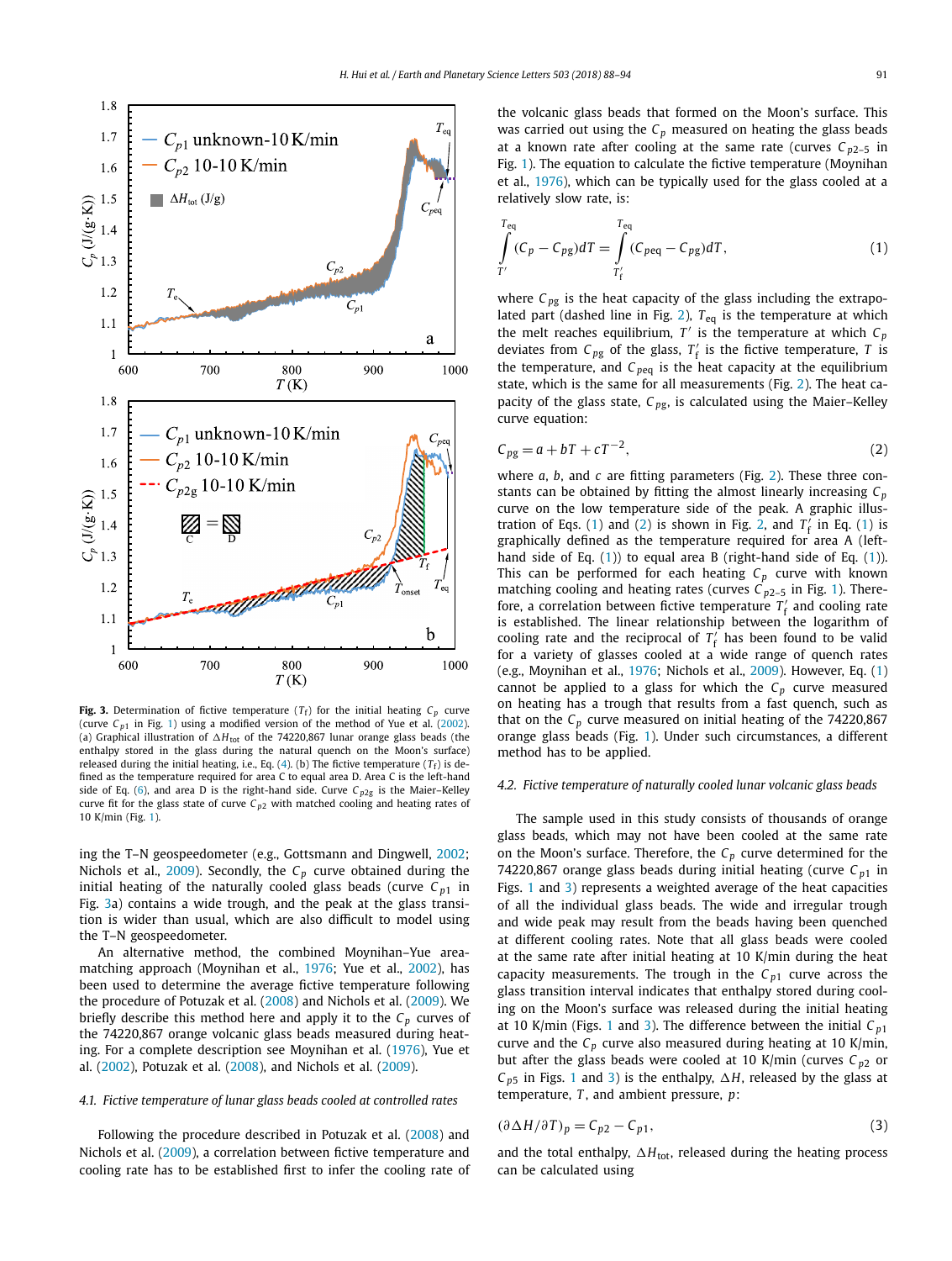<span id="page-4-0"></span>
$$
\Delta H_{\text{tot}} = \int_{T_{\text{e}}}^{T_{\text{eq}}} \frac{\partial \Delta H}{\partial T} dT = \int_{T_{\text{e}}}^{T_{\text{eq}}} (C_{p2} - C_{p1}) dT, \tag{4}
$$

where  $T_e$  is the temperature at which the release of enthalpy starts. This is graphically illustrated in Fig. [3a](#page-3-0). Following Yue et al. [\(2002\)](#page-6-0), Potuzak et al. [\(2008\)](#page-6-0), and Nichols et al. [\(2009\)](#page-6-0), for glasses that have undergone a fast quench,  $\Delta H_{\rm tot}$  is related to the total excess internal energy of the glass released between  $T_e$  and  $T_{eq}$  and the integral of the average inherent structural energy of the glass between  $T_{onset}$ , the temperature at which  $C_{p1}$  equals the heat capacity of the glass state of  $C_{p2}$  calculated using Eq. [\(2\)](#page-3-0) ( $C_{p2g}$ ) in the glass transition interval, and  $T_f$ , the fictive temperature of the naturally quenched glass, resulting in

$$
\int_{T_{e}}^{T_{onset}} (C_{p2g} - C_{p1}) dT
$$
\n
$$
= \int_{T_{onset}}^{T_{eq}} (C_{p1} - C_{p2g}) dT + \int_{T_{eq}}^{T_{f}} (C_{peq} - C_{p2g}) dT.
$$
\n(5)

As the integral between  $C_{p2g}$  and  $C_{p1}$  from  $T_e$  to  $T_{onset}$  is relatively small for the 74220,867 orange volcanic glass beads (Fig. [3b](#page-3-0)), the second component of the right-hand side of the equation is not required because the two sides of the equation match before  $T_{eq}$ is reached. As a result, Eq. (5) can be written as

$$
\int_{T_e}^{T_{onset}} (C_{p2g} - C_{p1}) dT = \int_{T_{onset}}^{T_f} (C_{p1} - C_{p2g}) dT,
$$
\n(6)

for the 74220,867 orange volcanic glass beads. A graphical illustration of Eq. (6) is shown in Fig. [3b](#page-3-0), in which area C and D represent the left-hand and right-hand side of Eq. (6), respectively. Matching areas C and D gives a fictive temperature  $T_f$  of 962 K (961 K if curve  $C_{p5}$  is used instead of curve  $C_{p2}$ , Fig. [1\)](#page-2-0) for the naturally cooled 74220,867 orange volcanic glass beads (Fig. [3b](#page-3-0)). This  $T_f$  is the average fictive temperature of all glass beads that are measured.

#### *4.3. Determination of cooling rate of lunar orange glass beads*

The fictive temperature  $T_f$  determined using the initial heating  $C_{p1}$  curve (Fig. [3\)](#page-3-0) can be used to infer the cooling rate of the 74220,867 orange glass beads if a correlation between the fictive temperature and the cooling rate is established for the samples. Using the *Cp* curves with known matched cooling and heating rates (curves  $C_{p2-5}$  in Fig. [1\)](#page-2-0), a linear relationship between the logarithm of the cooling rate and the reciprocal of fictive temperature  $T_f'$  determined with the area-matching approach (Fig. [2\)](#page-2-0) can be established for the 74220,867 orange glass beads (Fig. 4). The extrapolation of this linear relationship to fictive temperature  $T_f$ gives an average cooling rate of 101 K/min for the 74220,867 natural orange glass beads (Fig. 4).

#### **5. Discussion**

#### *5.1. Comparison of cooling rates obtained for lunar volcanic glass beads*

Various studies have been carried out to infer lava cooling rates on the Moon's surface (e.g., Uhlmann et al., [1974;](#page-6-0) Donaldson et al., [1977;](#page-6-0) Arndt et al., [1984;](#page-6-0) Arndt and von Engelhardt, [1987\)](#page-6-0). Textural analyses have shown that these volcanic glass beads have to be cooled at rates significantly slower than  $8 \cdot 10^4$  K/min, which is the



**Fig. 4.** Determination of the natural cooling rate of the 74220,867 lunar orange glass beads using the relationship between cooling rate and fictive temperature  $(T'_f)$ calculated following the method of Moynihan et al. [\(1976\)](#page-6-0) for the  $C_p$  curve with known matched cooling and heating rates (Fig. [2\)](#page-2-0). This relationship is extrapolated to  $T_f$  determined for the initial heating  $C_p$  curve using the method of Yue et al. [\(2002\)](#page-6-0) (Fig. [3\)](#page-3-0) to calculate the natural cooling rate.

rate of "free flight" radiative cooling for glass beads of similar size (Arndt and von Engelhardt, [1987\)](#page-6-0). The minimum cooling rate at which green glass melt solidifies as glass without detectable crystallization has been suggested to be  $\sim$ 60 K/min based on labora-tory cooling experiments (Arndt et al., [1984\)](#page-6-0), although this critical cooling rate may not be the same for the orange glasses, which are compositionally different from those of the green glass beads (Table [1\)](#page-1-0). Ni et al. [\(2017\)](#page-6-0) estimated the cooling rate of individual olivine crystals (∼200 μm in diameter, larger than the average diameter of the glass beads in this study) in orange glass samples to be  $60\frac{\times}{3}$  K/min or lower by comparing the trend of diffusive H<br>loss in patural melt inclusions with those in experimentally boated loss in natural melt inclusions with those in experimentally-heated melt inclusions. Both results of Arndt et al. [\(1984\)](#page-6-0) and Ni et al. [\(2017\)](#page-6-0) are consistent with an average cooling rate of 101 K/min obtained for the 74220,867 volcanic glass beads.

A previous calorimetric study of the 74220 orange glass has suggested that this material cooled at a rate exceeding 320 K/min across the glass transition region (Uhlmann et al., [1974\)](#page-6-0), which is different from 101 K/min that we have determined for the 74220,867 orange glass beads. However, the previous calorimetric data, which has a very poor temperature resolution compared to what modern calorimeters are capable of (Uhlmann et al., [1974\)](#page-6-0), suggest an impossible scenario, i.e., a faster cooling rate corresponding to a lower fictive temperature  $(T'_f)$ . Very little information about the sample characterization and experimental setup has been provided (Uhlmann et al., [1974\)](#page-6-0) and thus it is unclear what may have caused this contradiction.

An alternative way to estimate cooling rates is to numerically model volatile diffusion profiles. The diffusion profiles from the cores to rims detected in individual glass beads are best interpreted as the diffusion having occurred during degassing of the glass beads as they cooled on the Moon's surface (Saal et al., [2008\)](#page-6-0). Cooling rates are included in numerical models of the diffusion profiles preserved in the lunar glass beads. Note that diffusion of volatiles can also be affected by other parameters, such as time to quench (Saal et al.,  $2008$ ), and the effects of molecular  $H_2$ , molecular  $H<sub>2</sub>O$  and hydroxyl in total  $H<sub>2</sub>O$  diffusion (Zhang and Stolper, [1991;](#page-6-0) Zhang, [2011\)](#page-6-0), which were not accounted for in Saal et al. [\(2008\)](#page-6-0). Nonetheless, the best fits of the diffusion profiles of four different volatile species  $(H<sub>2</sub>O, Cl, F, and S)$  in individual glass beads suggest an average cooling rate of 120 to 180 K/min (Saal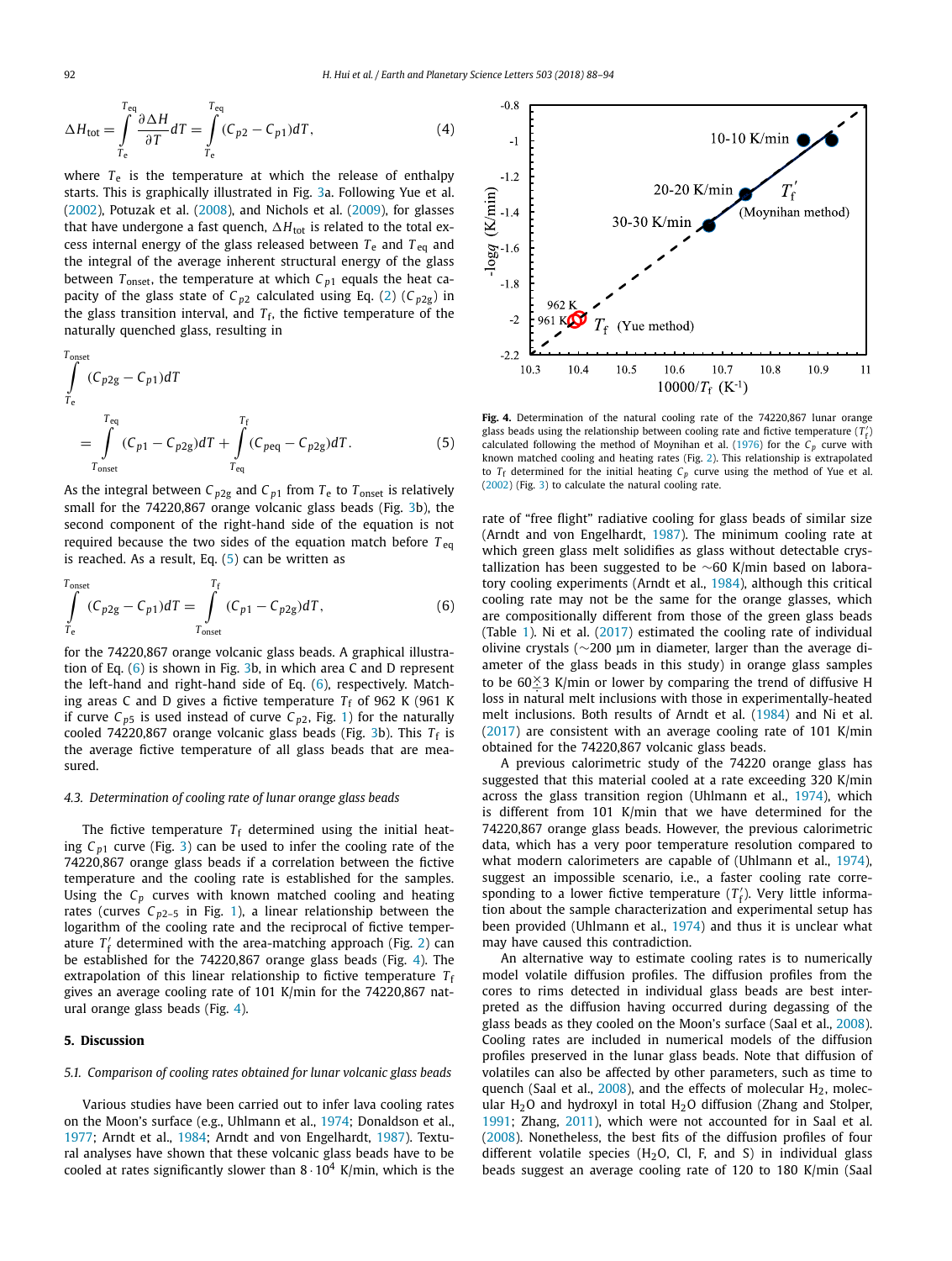

**Fig. 5.** Comparison of the cooling rates of the 74220,867 lunar orange glass beads with those of terrestrial natural glasses. The data for terrestrial glasses are from: Wilding et al. [\(2000\)](#page-6-0), Potuzak et al. [\(2008\)](#page-6-0), and Nichols et al. [\(2009\)](#page-6-0) for submarine quenched glass; Wilding et al. [\(1995,](#page-6-0) [1996a\)](#page-6-0), Gottsmann and Dingwell [\(2001,](#page-6-0) [2002\)](#page-6-0), and Xu and Zhang [\(2002\)](#page-6-0) for subaerial quenched glass; Wilding et al. [\(2004\)](#page-6-0) for subglacial quenched glass; Wilding et al. [\(1996b\)](#page-6-0) for tektite.

et al., [2008\)](#page-6-0). The average cooling rate of 101 K/min obtained for 74220,867 volcanic glass beads using calorimeter is close to the lower end of this range. There are two possibilities to account for this small difference. One is that different glass beads may have cooled down at different rates. The second possibility could be that 101 K/min is an average cooling rate of thousands of glass beads at the glass transition. In contrast, the range of cooling rates obtained from volatile diffusion modeling is that above the glass transition (Saal et al., [2008\)](#page-6-0).

#### *5.2. Comparison of cooling rates of natural silicate glasses*

Theoretical calculations have shown that cooling media (i.e., environment) and sample size are the most important factors that control the cooling rate of a melt (Birnie and Dyar, [1986\)](#page-6-0). Biot number, a dimensionless quantity, can be used to determine whether the temperatures vary significantly inside the cooling melt. Experiments have demonstrated that for mm-size samples quenched in water, the Biot number of the melt is *>*1 and the cooling rate is inversely correlated to the distance from the surface within a sample, whereas mm-size and smaller samples quenched in air, the melt Biot number is *<*0.1 and the cooling rate in each sample is uniform (Xu and Zhang, [2002\)](#page-6-0). Hence, for a small glass bead (typically sub-mm size), the melt cooling rate in each droplet is uniform and controlled by heat transfer in the cooling media instead of heat conduction in the melt. The uniform cooling rate depends on the size of the droplet. In addition, for cooling in a gas medium, the uniform cooling rate also depends on the temperature difference between the droplet and the ambient gas, and the heat transfer coefficient of the gas medium. For cooling in a vacuum, the cooling is by radiation and the rate depends on the emissivity of the droplet.

Laboratory experiments and theoretical calculations have demonstrated that different cooling media result in different glass cooling rates (e.g., Birnie and Dyar, [1986;](#page-6-0) Xu and Zhang, [2002\)](#page-6-0). Volcanic eruptions on Earth have occurred in different environments. Due to the complexity of natural environments, the terrestrial volcanic glasses have recorded a wide range of cooling rates, over several orders of magnitude (Fig. 5). The cooling rates of glasses recorded for different environments overlap (Fig. 5). Based on the limited data available, cooling rates are highest for submarine volcanic glasses cooled in water, and lower for subaerial and subglacial volcanic glasses. The cooling rate of the 74220,867 volcanic glass beads is close to the upper end of the range of cooling rate of subaerially erupted glasses (0.00072–6.3 K/min of obsidian of Mayor Island, Gottsmann and Dingwell, [2002;](#page-6-0) 0.0014–4 K/min of volcanic glasses, Wilding et al., [1995;](#page-6-0) 0.038–0.18 K/min of rhyolite of Lipari, Gottsmann and Dingwell, [2001;](#page-6-0) 0.0048–600 K/min of Tenerife glasses, Wilding et al., [1996a;](#page-6-0) 0.24–3300 K/min of pyroclasts of Mono Craters, Xu and Zhang, [2002\)](#page-6-0), as are the cooling rates of tektites (60–600 K/min of tektites, Wilding et al., [1996b\)](#page-6-0) (Fig. 5).

# *5.3. Estimation of atmospheric conditions on the early Moon*

The cooling rate of 101 K/min of the 74220,867 orange volcanic glass beads inferred from their heating  $C_p$  curves clearly shows that these glass beads were not cooled in the vacuum that now surrounds the Moon. Cooling rates during "free-flight" in vacuum can be as high as  $8 \cdot 10^4$  K/min for melt droplets 160 µm in diameter based on theoretical calculations (Arndt and von Engelhardt, [1987\)](#page-6-0). The physical properties of the cooling media as well as those of the melt will affect the cooling rate (Xu and Zhang, [2002\)](#page-6-0). These properties include thermal conductivity, viscosity and density of the cooling media that are temperature dependent and could have opposite effects on glass cooling rate (e.g., Xu and Zhang, [2002\)](#page-6-0). Therefore, it is difficult to discern the effect of each individual property on glass cooling rate without knowledge of how they are correlated. Nonetheless, based on the comparison between the cooling rates of the 74220,867 glass beads and the terrestrial volcanic glasses, the lunar glass beads were likely quenched in a hot gaseous media (Fig. 5). Geochemical evidence also demonstrates that these lunar volcanic glass beads originated from fire fountain eruptions on the Moon's surface (e.g., Heiken et al., [1974;](#page-6-0) Meyer et al., [1975;](#page-6-0) Heiken and McKay, [1977;](#page-6-0) Reed et al., [1977;](#page-6-0) Clanton et al., [1978\)](#page-6-0), which is consistent with our inference from the cooling rates of the orange glass beads.

The present lunar atmosphere has a low density and is actually defined as an exosphere (Stern, [1999;](#page-6-0) Needham and Kring, [2017\)](#page-6-0). However, the results from the heat capacity measurements of 74220,867 glass beads indicate there was at least a short-lived thicker lunar "atmosphere" in the vicinity of the Apollo 17 orange glass eruption. During the early stages of the Moon formation, an early atmosphere may have mainly consisted of volatiles degassed from the crystallizing magma ocean (Saxena et al., [2017\)](#page-6-0). It has also been proposed that degassing from the peak of mare volcanism could have also established a temporary thicker atmosphere (Needham and Kring, [2017\)](#page-6-0) and the peak of such volcanic activity has been estimated to be around 3.5 Ga (Neal, [2017;](#page-6-0) Needham and Kring, [2017\)](#page-6-0). The existence of gas inferred from the cooling rate of 74220,867 glass beads, which formed at the peak stage of mare volcanism (Huneke, [1978;](#page-6-0) Tera and Wasserburg, [1976;](#page-6-0) Neal, [2017\)](#page-6-0), is consistent with (though does not require) such a thicker atmosphere. Therefore, both the lunar magma ocean and mare volcanism may have played important roles in establishing a collisionally thick atmosphere around the Moon at various stages during the early history of the Moon (e.g., Needham and Kring, [2017;](#page-6-0) Saxena et al., [2017\)](#page-6-0). It is unclear which volatiles were major constituents of the early atmosphere. Volatile metals (Saxena et al.,  $2017$ ) and CO–S–H<sub>2</sub>O (Needham and Kring,  $2017$ ) have been proposed and it is possible that the composition of early lunar atmosphere changed both temporally and spatially. However, water has been detected in lunar rocks of different ages, from old ferroan anorthosite to young mare volcanic glass beads, although significant amounts of water were lost due to the degassing of their parental magmas (e.g., Saal et al., [2008;](#page-6-0) Hui et al., [2013,](#page-6-0) [2017\)](#page-6-0).